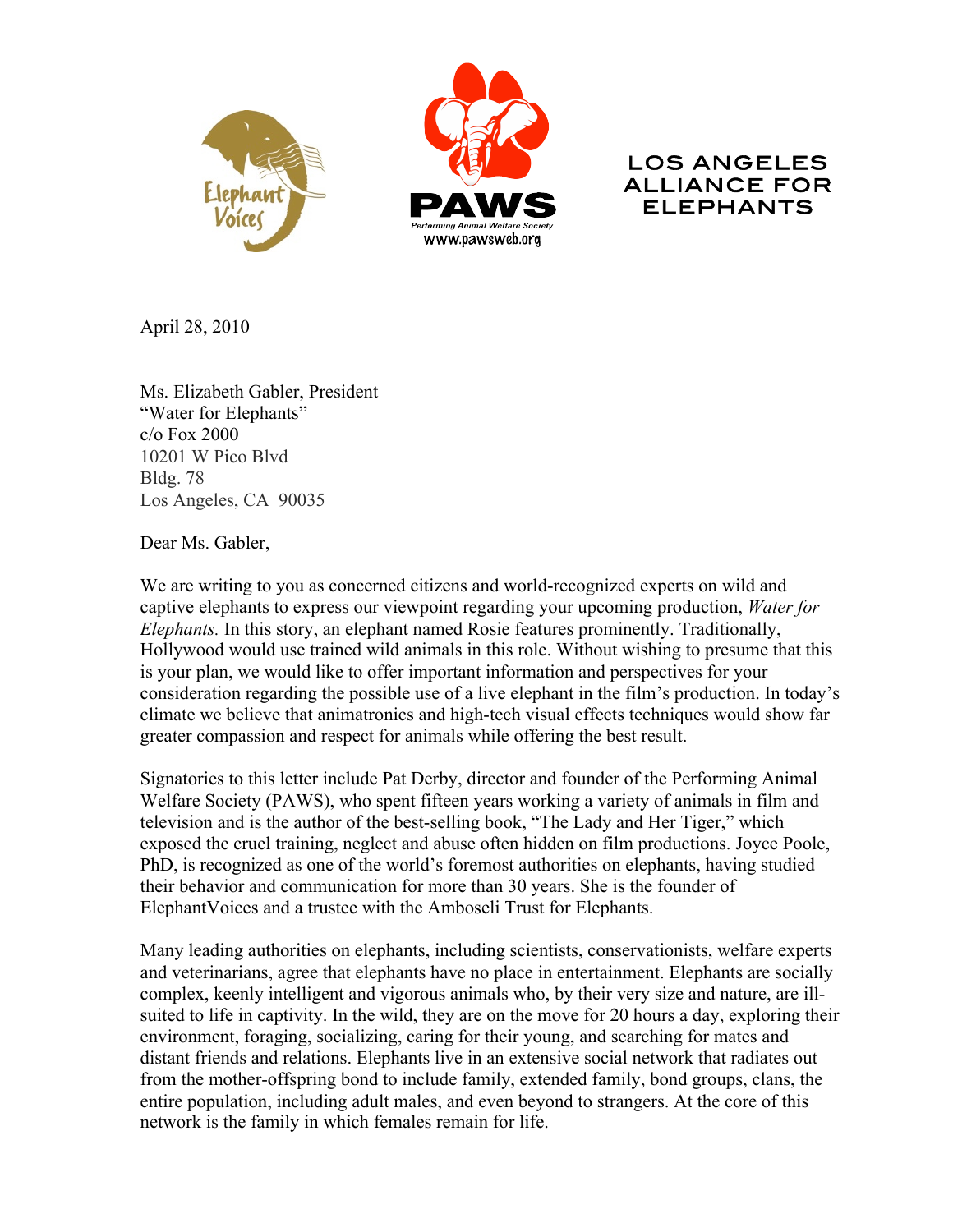**Water for Elephants April 28, 2010 Page Two**

The conditions forced upon elephants used in entertainment are inherently detrimental to individual welfare, since physical and social needs are always secondary to performance. Calves are torn from their mothers to be broken and intensively trained. By long tradition and often by necessity elephants are held in small pens or on chains and transported around in semi-trucks. On location they are often even further restricted. These conditions bear no semblance to an elephant's natural lifestyle. Lack of space and companions, and physical and mental inactivity all have enormous consequences for the individual's health and well-being over the course of a lifetime.

Training is a violent affair that begins when elephants are still babies; it is life-long and unrelenting, meant to break them and force them to be compliant and obedient. In the performance industry there can be no room for error with an animal as powerful and as intelligent as an elephant. To ensure that elephants perform consistently they are kept under the constant control of a handler. At the core of this control is the bullhook, a steel-tipped device similar to a fireplace poker that is used to prod, hook, jab (so-called "guiding") and strike elephants. Even when not in use, the bullhook is a constant reminder of the pain and punishment that can be meted out at any time, for any reason. So powerful is the negative association with the bullhook that an elephant who has not even seen the device in years will respond immediately to its mere presence.

The *Washington Post* published a shocking story (and even more shocking photos) last year about the training of baby elephants at the Ringling Brothers breeding center, as revealed by former handler Sammy Haddock. He described screaming babies (still at an age when they would be suckling) being forcibly taken from their mothers and the months of trauma they endured as they struggled to free themselves from ropes and chains. The postures of the babies in the photographs illustrate the fear that these calves experienced as they strained against their fetters. Only when the babies had given in to the constraints did the next phase of training begin, using more ropes, prodding with bullhooks and electric shock devices. Training sessions could last for three to four hours a day (see article attached).

The training employed by Ringling Brothers and Barnum & Bailey Circus is no different than that used by those who force elephants to perform for movies or to give rides. (In fact, some Hollywood trainers provide elephants for both these uses, such as Have Trunk Will Travel, based in Southern California.) This training is always secretive, performed at animal training compounds away from the main production to assure the total control and consistent performance that the handler needs once on the set. This also circumvents on-set monitoring by humane inspectors and scrutiny by actors and crew who might object to training practices.

The depth of knowledge we have as a society about elephants and their natural lives and needs, in concert with what we know about their suffering in captivity, should compel anyone in the film industry to use alternatives to live animals on the set. Surely, in this time of advanced film and computer-based technologies, including animatronics and VFX, there is no reason to do otherwise. The amazing strides made in this area allow films to be realized without the cruelty or harm that exists, though it may not be seen on the set.